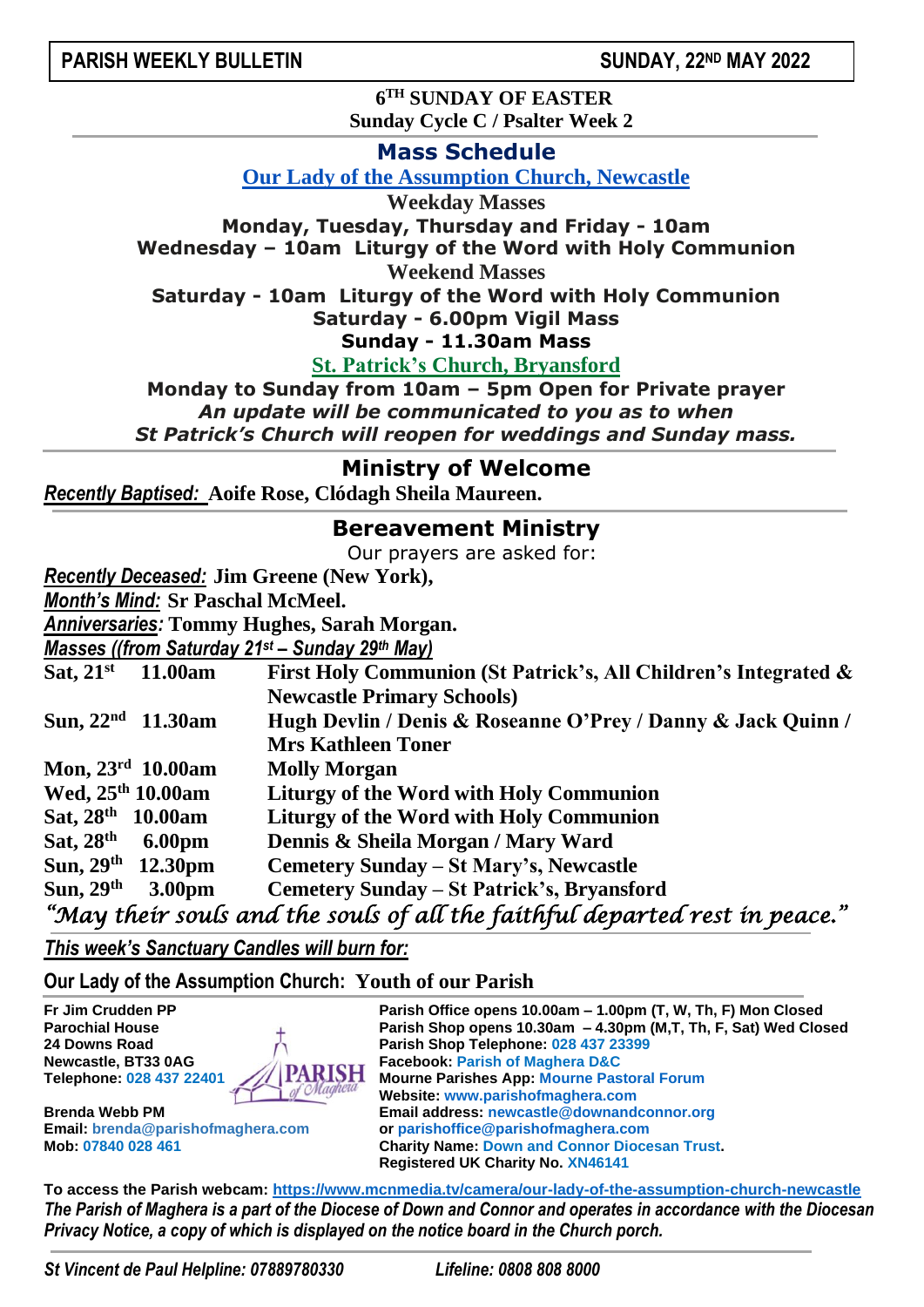### **Parish Notice**

**Offertory Collection:** £1545. Diocesan Clerical Students: £588.95. Thank you. **Congratulations** to the pupils from St Patrick's, All Children's Integrated & Newcastle Primary Schools who received the Sacrament of First Communion recently.

**Altar Servers.** We are recruiting Altar Servers. If you would like your son/daughter to assist Fr Jim to celebrate weekend Masses please attend a short meeting in the Church on Saturday 28th May at 12noon. Membership forms will be available on the day. For more information contact Brenda brenda@parishofmaghera / 07840028461**.** Thank you.

**Meditating with Mary in the month of May**. The Living Church office has put together a 3-week program called, 'Meditating with Mary in the month of May' started Friday 13<sup>th</sup> May and continues until Friday 27<sup>th</sup> May. The program centres on the Annunciation, Visitation and Mary's Magnificat and provides opportunities to reflect on a piece of Scripture taken from Luke's gospel, share our insights, pray together and deepen our understanding of these key events in Mary's life. Please join us in the Parish Centre after 10am Mass on Friday 27<sup>th</sup> May for a cup of tea/coffee, our sessions will begin at 11am.

**Exposition** will return on Friday 27<sup>th</sup> May after 10am Mass.

**Weekday Offertory Procession.** We are hoping to resume this Ministry. If you would like to be involved, please leave your name in the Sacristy after Mass.

**Weekday Eucharistic Ministers Rota** from Monday 16<sup>th</sup> May to Saturday 17<sup>th</sup> September -2022 now available from the Sacristy. If you know of anyone else who might like/be willing to serve please give their details to Colette.

**Face coverings / masks** still encourage while inside the Church.

**Church Cleaning** on Monday 30<sup>th</sup> May after 10am Mass. Please come along and help if you can.

**Individual confessions** every 1<sup>st</sup> and 3<sup>rd</sup> Saturday of each month 3.30-4pm in the Side-Chapel.

**Weekly Envelopes** for tax year from Sunday, 3<sup>rd</sup> April 2022 to Sunday, 26<sup>th</sup> March 2023 can now be collected from the Parish Office during office hours. Thank you.

**Rosary for Priests.** Every Thursday after 10am Mass. Come and join us for all or part of it. **Parish Draw.** The next monthly draw will take place on Thursday, 26<sup>th</sup> May. Good Luck. **Bingo.** Weekly Bingo will resume in the Parish Centre, 14 Main Street on Friday 20th May at 8pm. Please support the volunteers who are willing to give up their time to organise this weekly get-together. Prizes! Chat! Tea/Coffee! Friendship! Social Evening!

**To Bring Comfort and Consolation.** This is a new book by Paddy Shannon looking at grief and bereavement as a natural human experience and exploring how our faith can help us though the pain. Paddy will be holding a book launch/signing in the Parish Centre this Sunday  $22^{nd}$  May after 11.30 Mass.

**Pray for Life Novena.** This Novena is an invitation to join thousands of people across Ireland to pray for the protection of human life from Monday 23rd to the Feast of the Visitation on 31st May. Visit [www.prayforlife.ie.](http://www.prayforlife.ie/) This is an initiative of the Council for Life of the Irish Catholic Bishops' Conference.

**A Prayer by Telephone.** The Sisters of Mercy "Bethany" 34 Point Road, Dundalk welcome any person who may wish to request prayer, especially during these difficult times. All requests are confidential. Tel:00353429331602 9am – 9pm Daily One of the sisters will be happy to Listen and Pray with you.

**Annual Pilgrimage to Knock** on Friday and Saturday, 17<sup>th</sup> & 18<sup>th</sup> June. Fri 7.30 - 10pm; Sat 10.30am – 5pm. Please contact Maureen 07745093530 or Harriet 07812098991.

**The All-Ireland Rosary Rally** will take place in Knock on Saturday 4<sup>th</sup> June from 1.30 pm. The main celebrant will be Archbishop Okolo, Papal Nuncio to Ireland. Homilist: Bishop Michael Duignan. Rosary Talk: Fr. Marius O'Reilly. If interested in travelling by coach, contact Paddy 07979501228 or Siobhán 07857251422 by text anytime or call after 5pm.

**St Vincent de Paul** Church Doors Collection for weekend 14/15 May 2022 amounted to £284.53. Thank you for all those parishioners who continue to support us through our Standing Order Scheme and individual contributions sent anonymously.

**Coffee Morning.** In aid of Slieve Croob Community First Responders on Saturday, 11<sup>th</sup> June in the Parish Centre at 10am – 12.30pm. Hosted by Stephen Morgan Funeral Directors. All welcome.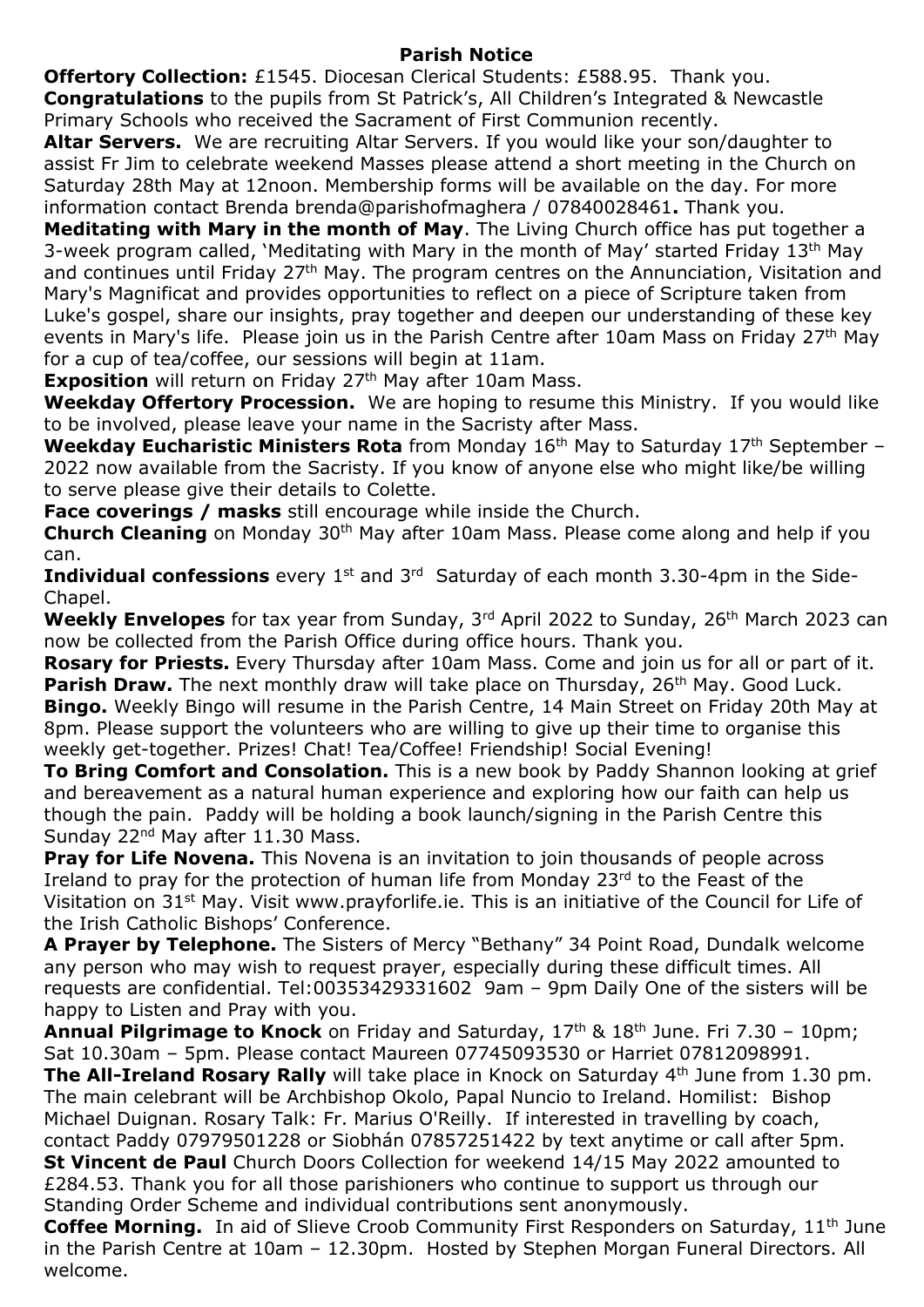### **CEMETERY SUNDAY**

Cemetery Sunday will be on Sunday, 29th May at 12.30pm in St Mary's Cemetery, Newcastle and 3.00pm in St Patrick's Cemetery, Bryansford. Bryansford is the largest and busiest Service with high levels of traffic congestion. Some of this has been uncontrolled and can no longer be permitted for vehicles to be parked on main routes in and around the vicinity of the Cemetery. We have sought advice and consultation with specialists including the PSNI to help with the issues. As a result, we are implementing the following additional measures and provisions:

#### Additional Field Car Parking

Additional 'External' parking being made available within a field located immediately in front of St Patrick's Church. Access to this car park will be available in two ways:

- 1. *Bryansford Road*
	- ➢ This is accessible on the LEFT-HAND SIDE coming from Newcastle and RIGHT-HAND SIDE coming from Bryansford. This is opposite our field, which was the field we previously used in 2019.
	- ➢ We request that those coming from Newcastle via the Bryansford Road to enter the car park via this point.
	- $\triangleright$  Equally, when going home, you will be requested to only go right and back towards Newcastle. However, you may also be permitted to go back towards Castlewellan, etc. but only on strict Stewards instructions.
- 2. *Hilltown Road*
	- ➢ This is accessible on the RIGHT-HAND SIDE coming from the Hilltown direction (OPPOSITE WALSH's CARAVAN PARK) and LEFT-HAND SIDE coming past St Patrick's Church.
	- ➢ We request those coming from Bryansford Village, Kilcoo and Hilltown, etc to enter the car park via this point.
	- ➢ Equally, when going home, you will be mainly requested to go back towards Bryansford Village, Kilcoo and Hilltown. However, you may also be permitted to go back towards Newcastle and Castlewellan, but only on strict Stewards instructions.
	- ❖ Appropriate access and egress will be provided for vehicles at all times and be open for use from 12.30pm. These access and egress points will be appropriately signed and stewarded.
	- ❖ After parking your vehicle, pedestrians will be able to walk through the field, safely, off the road and enter back onto the Bryansford Road at the top, beside the junction with the Ballyhafry Road and Hilltown Road. Pedestrians will then be directed across the road towards the Church & Cemetery grounds via existing routes.

Tickets – Church and Cemetery Car Park (ONLY)

- ❖ Parking within the Church and Cemetery grounds will be only exclusively for disabled, elderly and ambulantly disabled people. It's also available for drivers responsible for driving anyone with any of these debilities. Restrictions will also be in place within the Cemetery grounds as we can no longer permit vehicles to park on the rear grassed areas of the Cemetery as this is sacred ground.
- ❖ Tickets are allocated on a 'first come first served' basis. Tickets are only for the Church and Cemetery grounds – not the external field car park.
- ❖ Tickets are available from the Parish Office on request by email parishoffice@parishofmaghera.com and newcastle@downandconnor.org.
- ❖ By telephone on 028 437 22401 or by calling into the office. The office opening times are Tuesday-Friday 10.00am to 1:00pm.
- ❖ Stewards will be present to direct and assist the safe operations and migration of vehicles and pedestrians. PSNI officers will also assist with the traffic operations. Signage will also be in place.
- ❖ NB: PSNI Traffic Branch have asked us to warn parishioners that they will have no hesitation in booking cars that are not properly parked!

Arrival Time

- ❖ We request everyone arrive early and orderly and be in place no later than 2.30pm, otherwise we will have to reallocate your parking space. Stewards must be afforded appropriate time to allocate and manage parking spaces to ensure the Service starts on time.
- ❖ These new measures must be strictly adhered to! Therefore, I request that you follow the advice and guidance of the stewards at all times. They are there to help you! Egress and exiting will be equally coordinated in a safe and structured manner.

Cemetery Car Park Closure

- ❖ The Cemetery Car Park will be closed to non-ticket holders at 12:00pm.
- ❖ We understand that you will want to visit and tend to your family graves, but we would ask for your understanding to give stewards time to prepare for the Service at 3:00pm.
- ❖ St Patrick's Hall will be opened from midday & throughout the Service for toilets and fresh water.
- ❖ Thank you for your patience and understanding.

#### **'Bottles of Holy water sponsored by the Knights of St. Columbanus will be available for collection on entry to the Cemeteries'.**